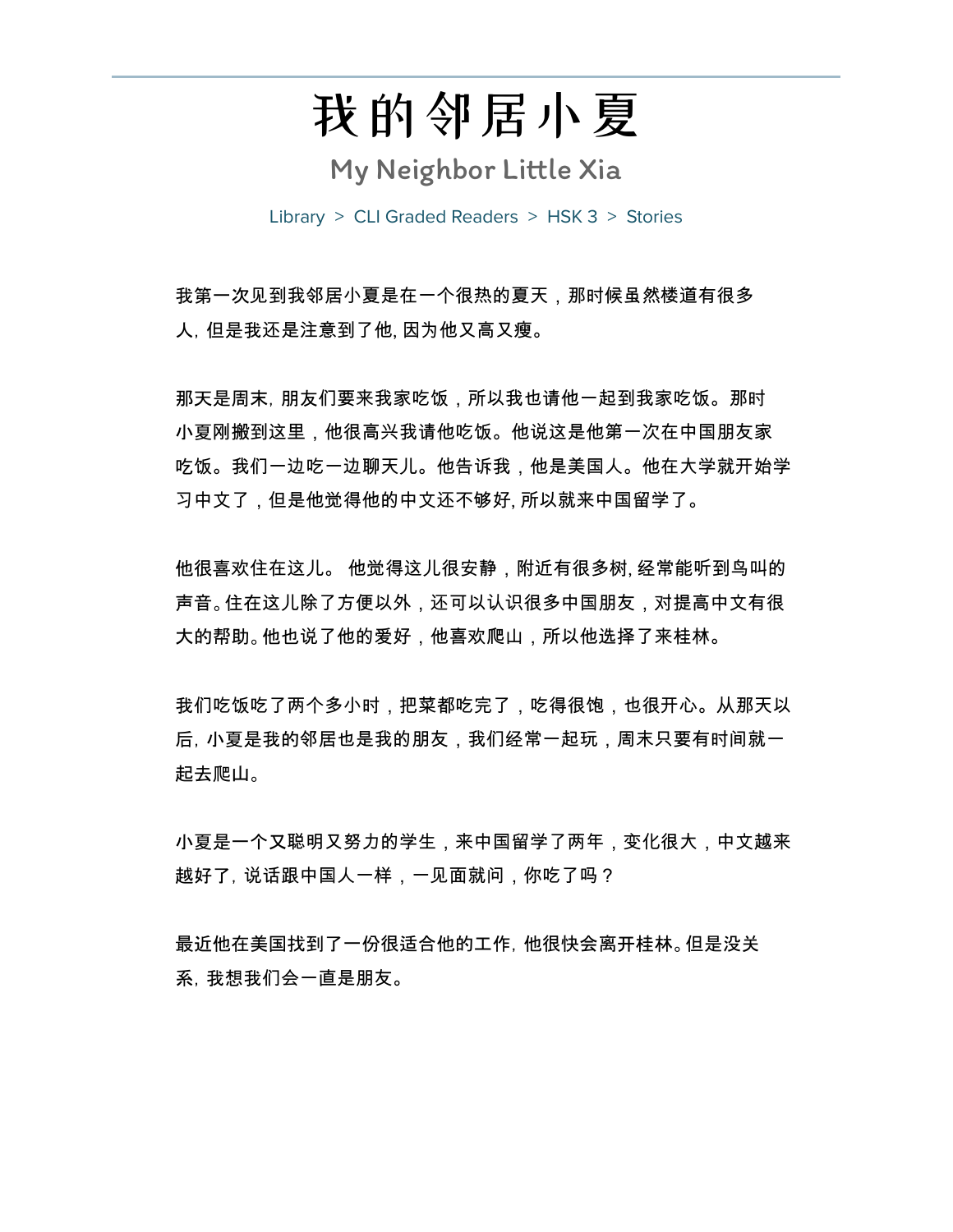# 生词 Vocabulary

### **Proper Nouns**

| 小夏<br>桂林                                                                     | Xiǎoxià<br>Guìlín                                                                             | Little Xia, a character's name<br>a picturesque city in Guangxi, China                                                                     |
|------------------------------------------------------------------------------|-----------------------------------------------------------------------------------------------|--------------------------------------------------------------------------------------------------------------------------------------------|
| <b>Nouns</b>                                                                 |                                                                                               |                                                                                                                                            |
| 另据<br>楼<br>附近<br>爱好                                                          | linju<br>lou<br>fujin<br>aihao                                                                | neighbor<br>building<br>nearby<br>hobby                                                                                                    |
| <b>Verbs</b>                                                                 |                                                                                               |                                                                                                                                            |
| 注意<br>搬<br>聊天儿<br>留学<br>提高<br>变化<br><b>Adjectives</b><br>瘦<br>安静<br>聪明<br>努力 | zhuyì<br>ban<br>liaotianr<br>liuxue<br>tigao<br>biànhuà<br>shòu<br>anjing<br>cōngming<br>nůlì | to take notice of<br>to move; to carry<br>to chat<br>to study abroad<br>to improve<br>to change<br>thin<br>quiet<br>clever<br>hard-working |
| <b>Adverbs</b>                                                               |                                                                                               |                                                                                                                                            |
| 经常<br>最近<br>一直<br>又<br>越。。。越。。。yuè yuè                                       | jingchang<br>zuijin<br>yīzhi<br>yòu                                                           | often<br>recently<br>all along; continuously<br>and; again; repeatedly<br>more and more                                                    |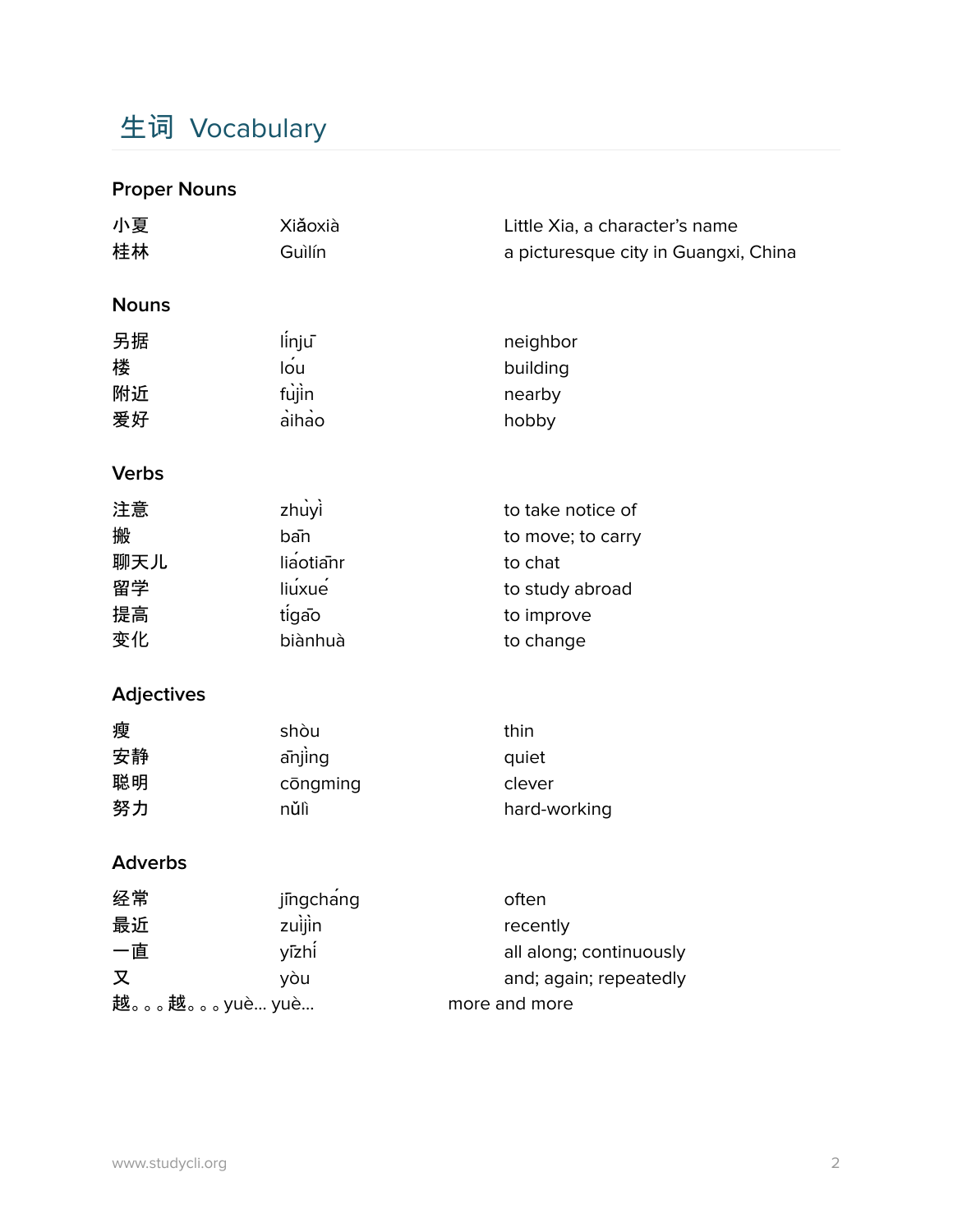### 1. 除了 (chúle)... 以外 (yǐwài), 还 (hái)…

**conj.** in addition to, besides

除了 (chúle)... 以外 (y ǐ wài), 还 (hái) is a common Chinesgrammar construction used to indicate that there is something else besides what was first mentioned. It functions similarly to the English conjunctions "in addition to," "besides," and "as well as."

除了 (chúle) ... 以外 (y ǐ wài), 还 (hái) typically followthe below pattern:

除了 (chúle) + Background Phrase + 以外 (y ǐ wài), + 还 (hái) Additional Phrase

Note that the subject can be placed either at the beginning of the sentence or right before  $\mathbf{\overline{X}}$  (hái).

Let's look at an example:

#### 住在这儿除了很方便以外, 还可以认识很多中国朋友。

Zhù zài zhèr chúle hěn fāngbiàn yǐwài, hái kěyǐ rènshi hěnduō Zhōngguó péngyou.

In addition to being really convenient, living here also allows you to meet a lot of Chinese friends.

In the Chinese sentence, the subject, "living here," (住在这儿; zhù zài zhèr) is introduced before the first part of the grammar construction (除了; chúle). The background phrase, situated between 除了 (chúle) and 以外 (y ǐ wài) indicates that the subject is not only "really convenient" (很方便; hěn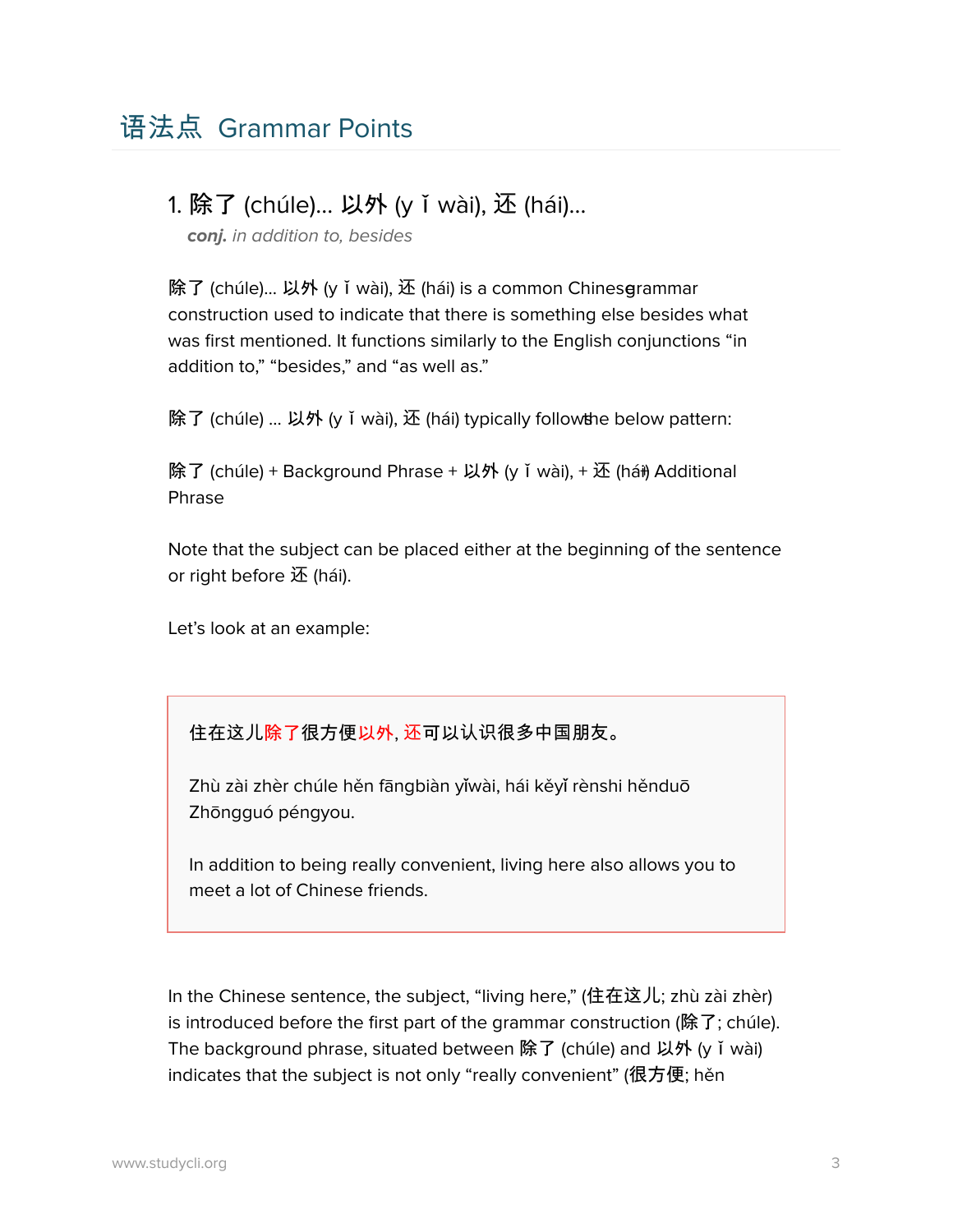fāngbiàn) and causes the reader to anticipate the mention of some other positive aspect of living in China later in the sentence.

The additional phrase, "also allows you to meet a lot of Chinese friends" (可 以认识很多中国朋友; kěyǐ rènshi hěnduō Zhōngguó péngyou) positioned after  $\overline{\mathfrak{X}}$  (hái) suggests that where the speaker lives is also a good place to meet Chinese friends.

Here, the speaker uses the 除了 (chúle)... 以外 (y ǐ wài还 (hái) grammar structure to convey that there is not only one, but two good things about the place he/she lives.

还 hái is also interchangeable with 也 (yě) when used within this grammar structure, as can be seen in the following pair of sentences:

除了桂林米粉以外,我还喜欢吃北京烤鸭。

Chúle guìlín mǐfěn yǐwài, wǒ hái yě xǐhuan chī Běijīng kǎoyā.

Besides Guilin rice noodles, I also like eating Peking duck.

除了桂林米粉以外,我也喜欢吃北京烤鸭。

Chúle Guìlín mǐfěn yǐwài, wǒ yě xǐhuan chī Běijīng kǎoyā.

Besides Guilin rice noodles, I also like eating Peking duck.

In both example sentences above, the speaker uses the 除了 (chúle)... 以外 (yǐwài), 还 (hái) / 也 (yě) pattern to convey that in addition to eating Guilin rice noodles, he/she is also a fan of Peking duck.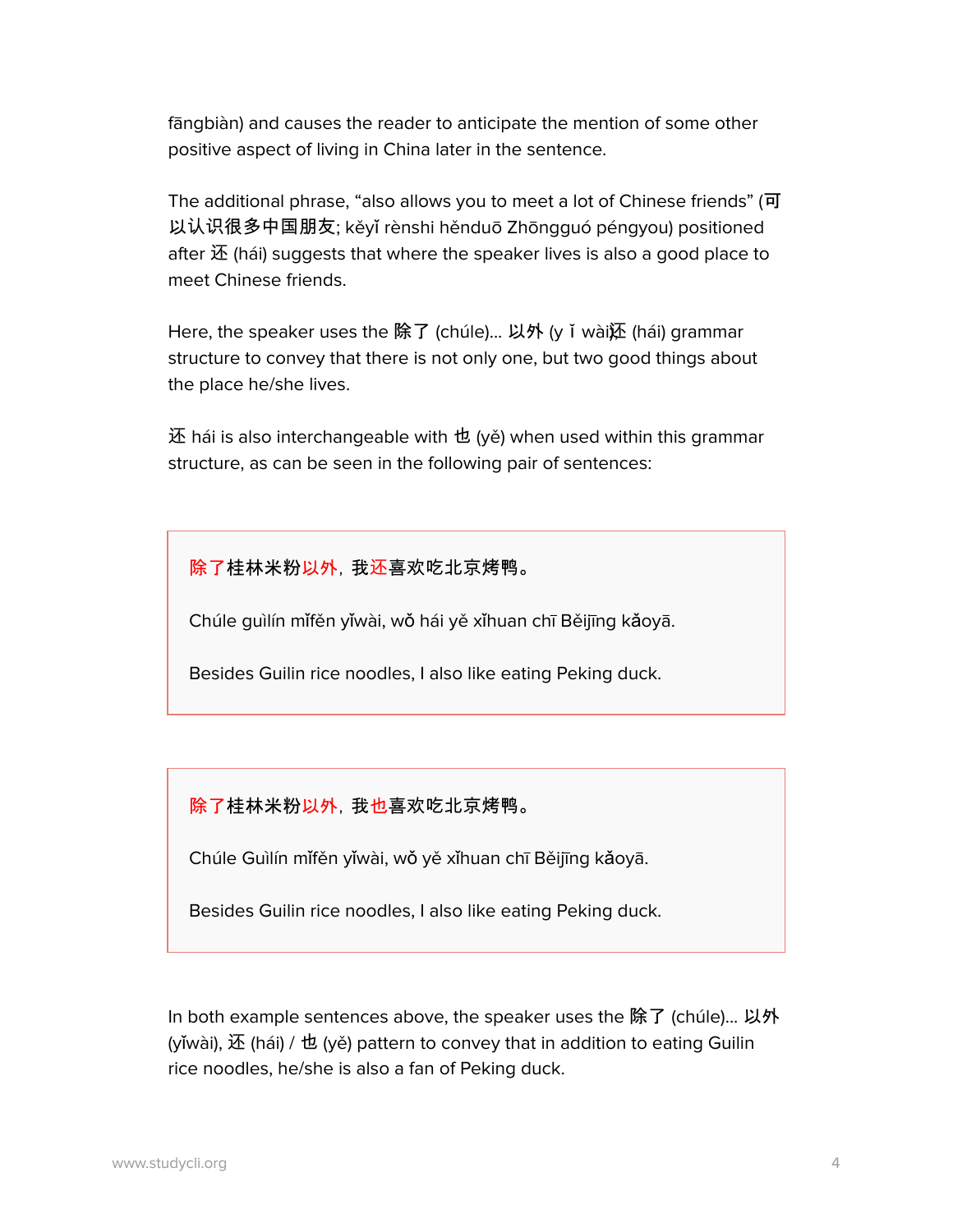### 2. 只要 (zhǐyào) ... 就 (jiù)

**conj.** as long as … then

只要 (zh ǐ yào) ... 就 (jiù) is Chinese grammar patterthat means "as long as... then." This construction is frequently used to express the idea that as long as the necessary condition occurs, the result of the condition will also occur.

When used in a sentence, it typically follows this pattern:

只要 (zh ǐ yào) + Condition + 就 (jiù) + Result

只要你努力,就可以提高你的中文。

Zhǐyào nǐ nǔlì, jiù kěyǐ tígāo nǐ de Zhōngwén.

As long as you work hard, you'll be able to improve your Chinese.

In this sentence, "as long as" (只要; zh ǐ yào), is followedy the necessary condition "you work hard" (你努力; n I n  $\check{u}$  lì). After "the(就; jiù) comes the result, "you'll be able to improve your Chinese" (可以提高你的中文; kěy ǐ tígāo nǐ de zhōngwén). Here, the speaker implies that working hard is an effective and essential way to improve your Chinese.

Let's look at another example:

我们经常一起玩,周末R要有时间就一起去爬山。

Wǒmen jīngcháng yīqǐ wán, zhōumò zhǐyào yǒu shíjiān jiù yīqǐ qù páshān.

We hang out often and go hiking together whenever we have time.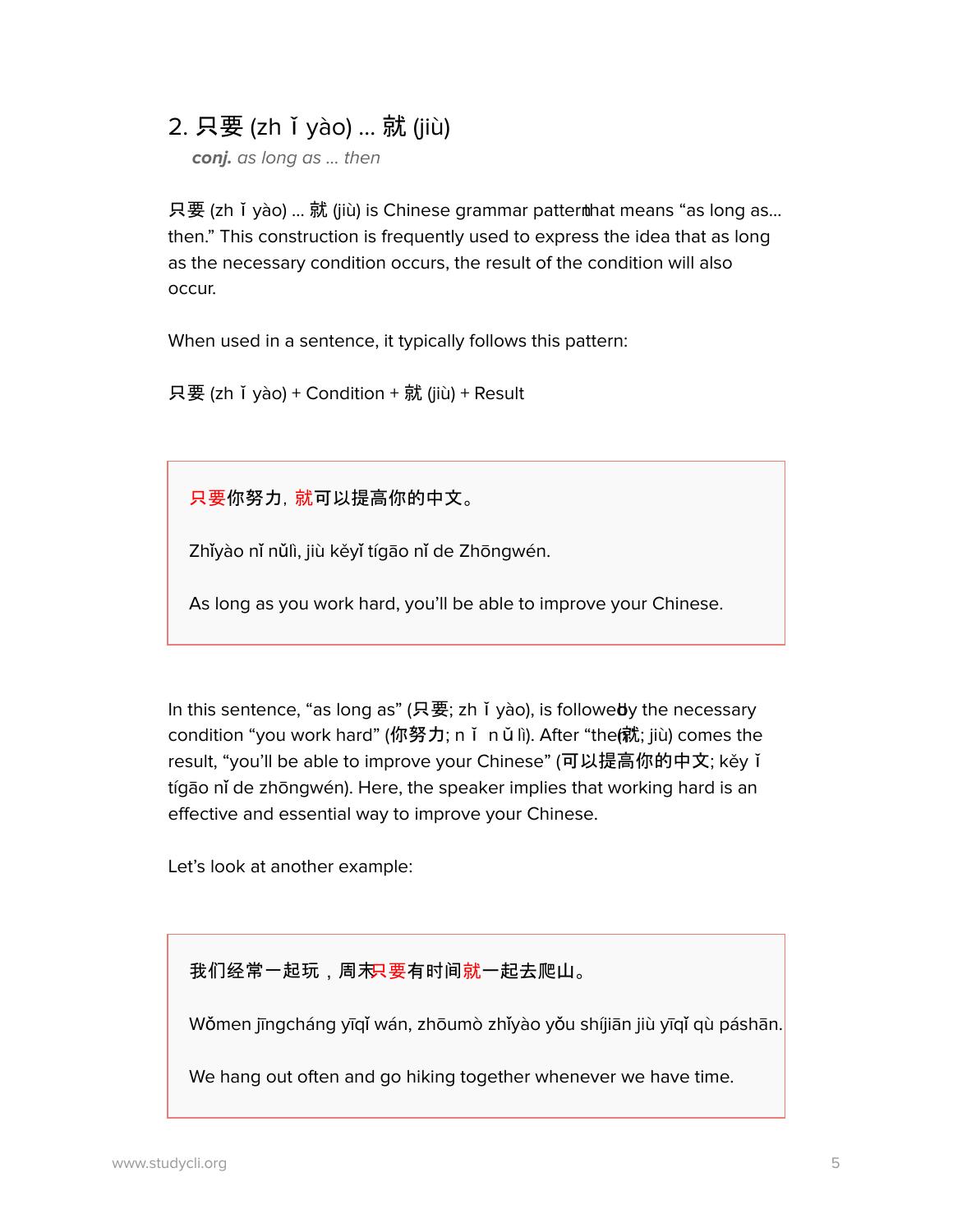In this sentence, the speaker uses 只要 (zhǐyào) ... 就 (jiù) to state that as long as we have the time, we always go hiking together.

## 3. 一边 (yībiān) … 一边 (yībiān)

**conj.** at the same time, occurring simultaneously

一边 (yībiān) … 一边 (yībiān) is a Chinese grammatical construction used to demonstrate that two active, ongoing actions are happening at the same time.

When used in a sentence, it typically follows this pattern:

Subject + 一边 (yībiān) + Verb Phrase 1 + 一边 (yībiān) + Verb Phrase 2

Note that the subject of both of the verb phrases must be consistent when using this construction.

Let's look at an example:

我们一边吃一边聊天儿。

Wǒmen yībiān chī yībiān liáotiānr.

We chatted while we ate.

In this sentence, the subject, "we" (我们; wǒ men), clarifies who is doing the actions represented by the verbs that follow. The subject is followed by two verb phrases, "ate" (吃; chī) and "chatted" (聊天儿; liáotiānr), positioned within the grammatical construction  $-\underline{\psi}$ .......一边. This conveys that the speaker and his/her companions were eating and chatting at the same time.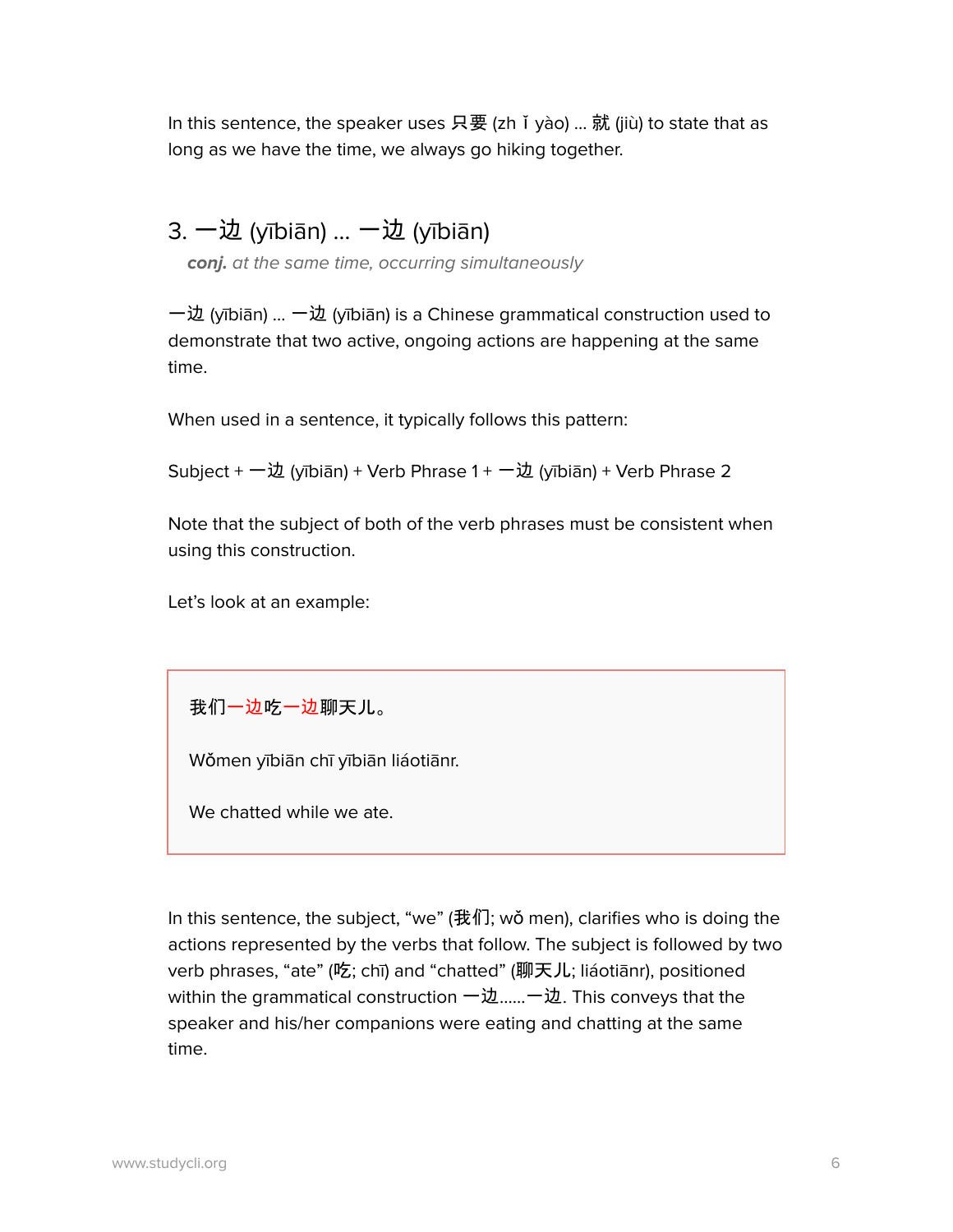Note that the order of the two actions may differ between the English and Chinese translations although the meaning remains the same. This is because in English, the second verb listed after "while" in a statement usually provides context for the first verb, whereas this is not necessarily the case in Chinese.

Let's look at another example:

爷爷喜欢一边喝红茶一边看报纸。

Yéye xǐhuan yībiān hē hóngchá yībiān kàn bàozhǐ.

Grandpa likes drinking black tea while he reads the newspaper.

In this sentence, the speaker uses the  $-\frac{1}{20}$  (yībiān) ...  $-\frac{1}{20}$  (yībiān) grammar pattern to emphasize that the subject, Grandpa, likes drinking black tea at the same time as he reads the newspaper.

Sometimes in spoken Chinese, speakers shorten 一边 (yìbiān)... 一边 (yìbiān)… to just 边 (biān)… 边 (biān)… to give the expression a more conversational tone. For example:

#### 学生们不能<u>边</u>上课边玩手机。

Xuéshēngmen bù néng biān shàngkè biān wán shǒujī.

Students are not allowed to play on their phones while in class.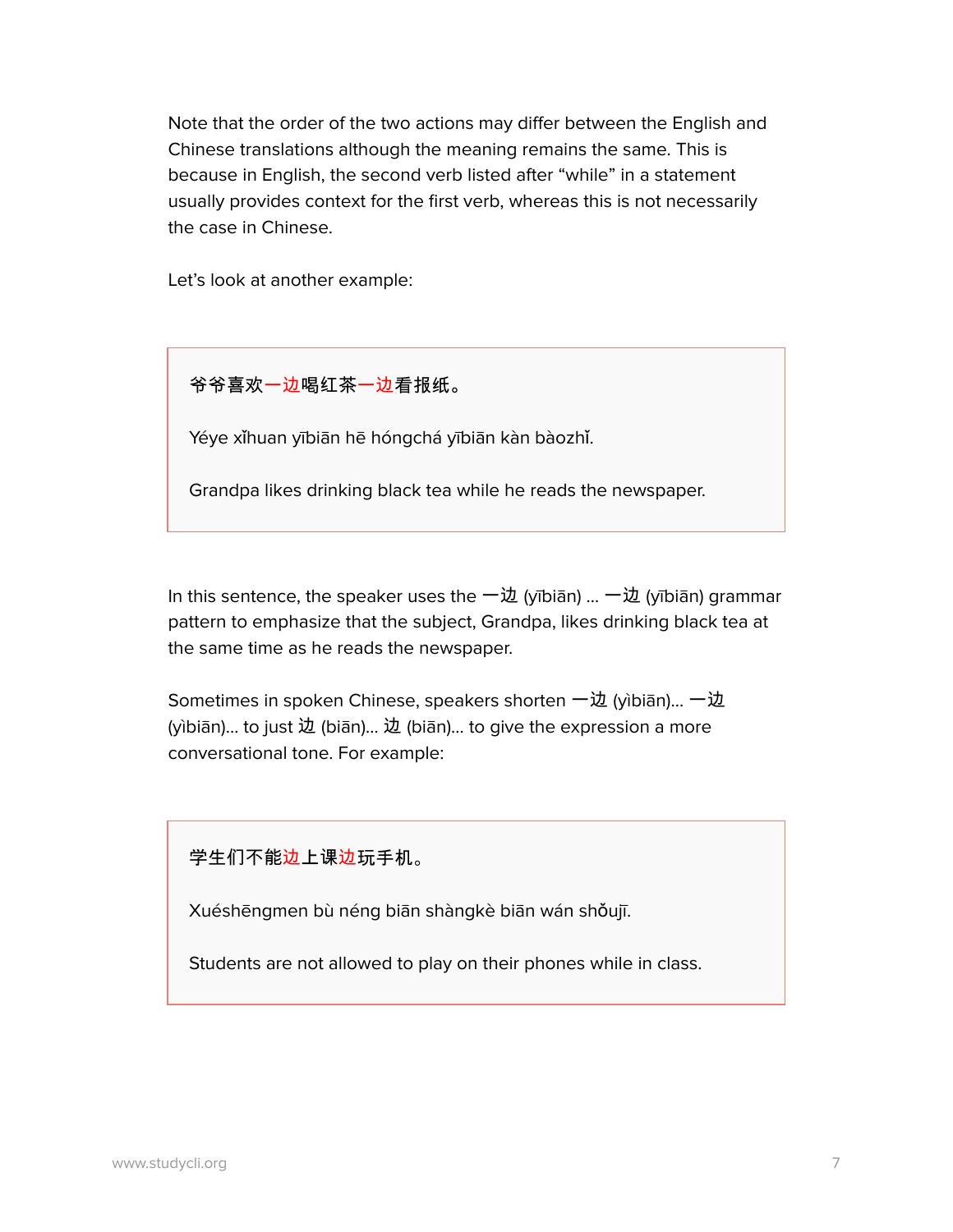# 测试 Quiz

- 1. 小夏是什么样的人?
	- a. 搬到中国以后
	- b. 读大学的时候
	- c. 读中学的时候
	- d. 读小学的时候
- 2. 小夏为什么喜欢住在这儿?
	- a. 这儿很热闹
	- b. 这儿离学校很近
	- c. 在这儿可以认识很多中国朋友
	- d. 住这儿的外国朋友很多
- 3. 只要有时间,我跟小夏就会一起做什么?
	- a. 吃饭
	- b. 看电影
	- c. 打篮球
	- d. 爬山
- 4. 小夏为什么要回美国?
	- a. 他想念爸爸妈妈
	- b. 他大学毕业了
	- c. 他找到了一份很适合他的工作
	- d. 他不喜欢住这儿了
- 5. 小夏是什么样的人?
	- a. 聪明的
	- b. 年轻的
	- c. 奇怪的
	- d. 热情的

Answer key on final page of PDF.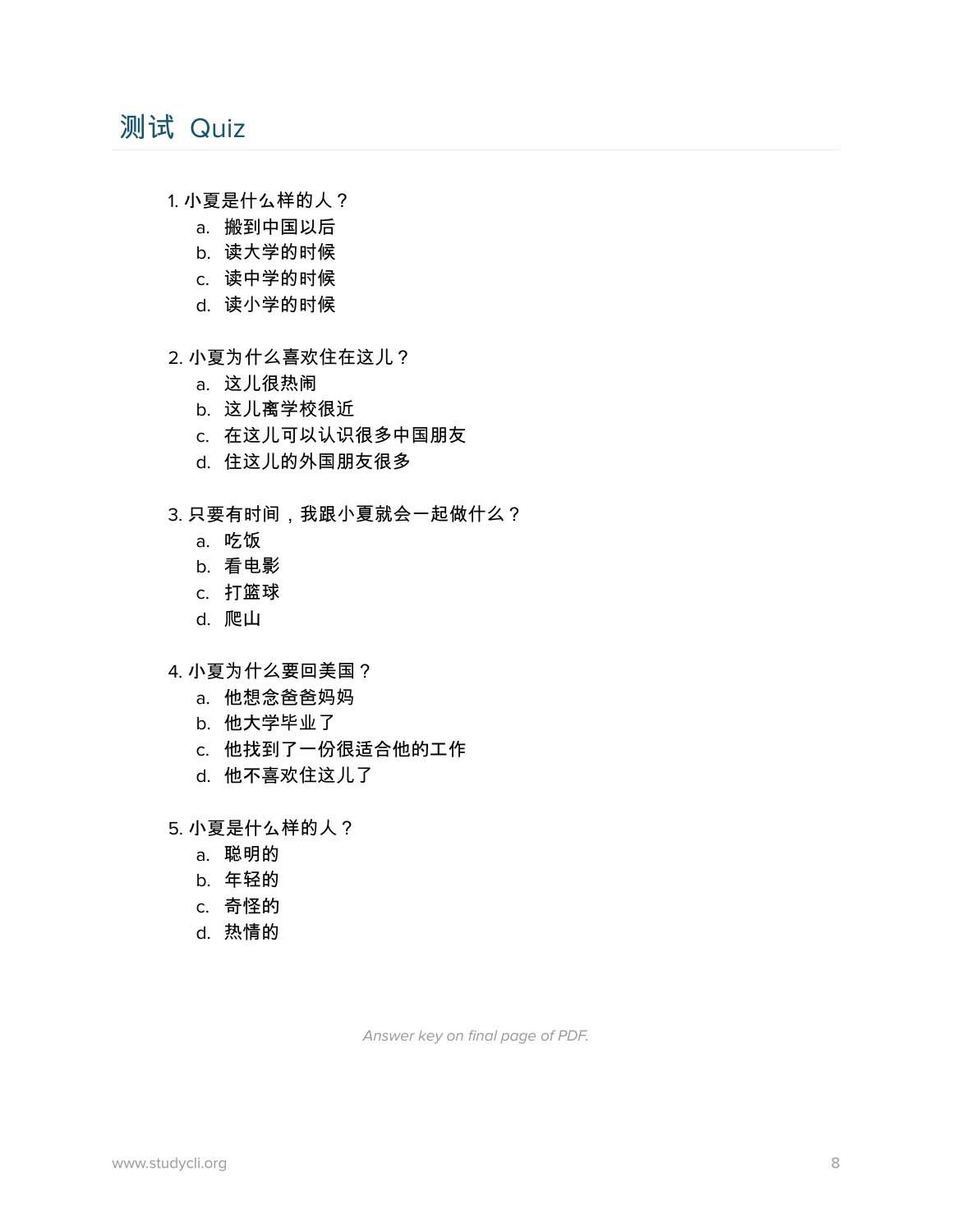# 拼音 Pinyin

#### **Wǒ de Línjū Xiǎoxià**

Wǒ dì-yī cì jiàndào wǒ línjū Xiǎoxià shì zài yī gè hěnrè de xiàtiān, nà shíhou suīrán lóudào yǒu hěnduō rén, dànshì wǒ háishì zhùyì dào le tā, yīnwèi tā yòu gāo yòu shòu.

Nà tiān shì zhōumò, péngyoumen yào lái wǒjiā chīfàn, suǒyǐ wǒ yě qǐng tā yīqǐ dào wǒjiā chīfàn. Nàshí Xiǎoxià gāng bāndào zhèlǐ, tā hěn gāoxìng wǒ qǐng tā chīfàn. Tā shuō zhè shì tā dì-yī cì zài Zhōngguó péngyou jiā chīfàn. Wǒmen yībiān chī yībiān liáotiānr. Tā gàosu wǒ, tā shì Měiguórén. Tā zài dàxué jiù kāishǐ xuéxí Zhōngwén le, dànshì tā juéde tāde Zhōngwén hái bùgòu hǎo, suǒyǐ jiù lái Zhōngguó liúxué le.

Tā hěn xǐhuan zhù zài zhèr. Tā juéde zhèr hěn ānjìng, fùjìn yǒu hěn duō shù, jīngcháng néng tīngdào niǎo jiào de shēngyīn. Zhù zài zhèr chúle fāngbiàn yǐwài, hái kěyǐ rènshi hěnduō Zhōngguó péngyou, duì tígāo Zhōngwén yǒu hěn dà de bāngzhù. Tā yě shuōle tā de àihào, tā xǐhuan páshān, suǒyǐ tā xuǎnzé le lái Guìlín.

Wǒmen chīfàn chīle liǎng gè duō xiǎoshí, bǎ cài dōu chīwán le, chī de hěn bǎo, yě hěn kāixīn. Cóng nàtiān yǐhòu, Xiǎoxià shì wǒ de línjū yě shì wǒ de péngyou, wǒmen jīngcháng yīqǐ wán, zhōumò zhǐyào yǒu shíjiān jiù yīqǐ qù páshān.

Xiǎoxià shì yī gè yòu cōngming yòu nǔlì de xuésheng, lái Zhōngguó liúxué le liǎng nián, biànhuà hěn dà, Zhōngwén yuèláiyuè hǎo le, shuōhuà gēn Zhōngguórén yīyàng, yī jiànmiàn jiù wèn, nǐ chī le ma?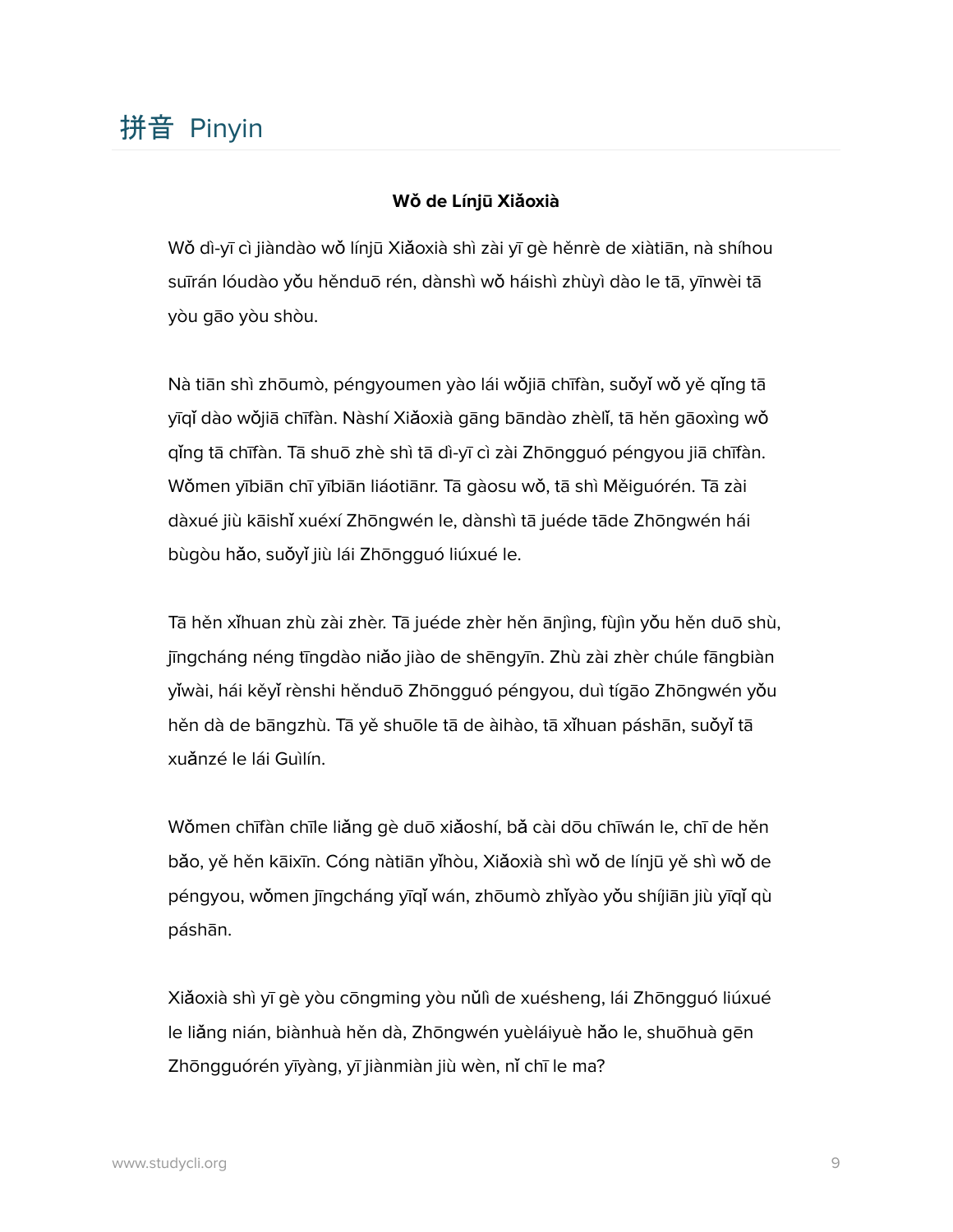Zuìjìn tā zài Měiguó zhǎodào le yī fèn hěn shìhé tā de gōngzuò, tā hěn kuài huì líkāi Guìlín. Dànshì méiguānxi, wǒ xiǎng wǒmen huì yīzhí shì péngyou.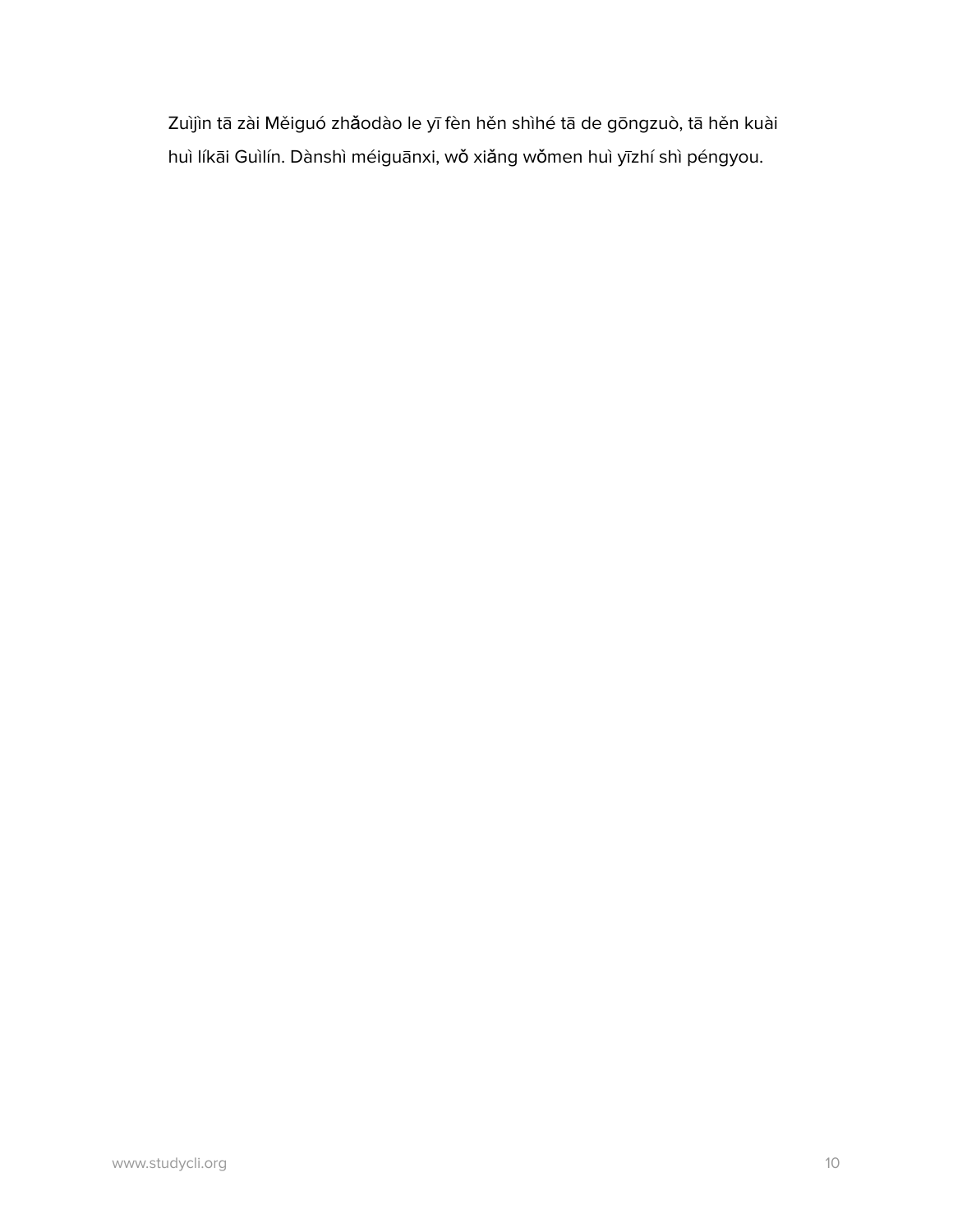#### **My Neighbor Little Xia**

The first time I ever saw my neighbor, Little Xia, was on a hot summer day. Although the hallway of our apartment building was full of people, I noticed him because he was so tall and skinny.

It was a weekend and some friends were heading over to my place to eat, so I invited Little Xia to join us. He had just moved into our apartment building and was happy I'd invited him. It was his first time having a meal at a Chinese friend's home. We chatted while we ate and he told me that he's from America. He started studying Chinese in college but didn't think his Chinese was good enough yet, so he decided to study abroad in China.

He really enjoys living here. He thinks it's peaceful and nice to be in a place with so many trees where you can often hear the birds chirping. In addition to being really convenient, living here also allows him to meet a lot of Chinese friends and improve his Mandarin. He also told me about his hobbies and that he likes to hike, which is why he chose to move to Guilin.

We kept eating for over two hours and finished everything, so we were very full and happy. Ever since that day, my neighbor Little Xia and I have been good friends. We hang out often and go hiking together whenever we have time.

Little Xia is smart and hardworking. He's been studying in China for two years and has changed a lot. His Chinese has gotten much better and now he speaks just like a Chinese person. The first thing he says when he sees someone is, "Have you eaten yet?"

Little Xia recently found a good job in America, so he'll be leaving Guilin soon. It's okay though, because I'm sure we'll always be good friends.